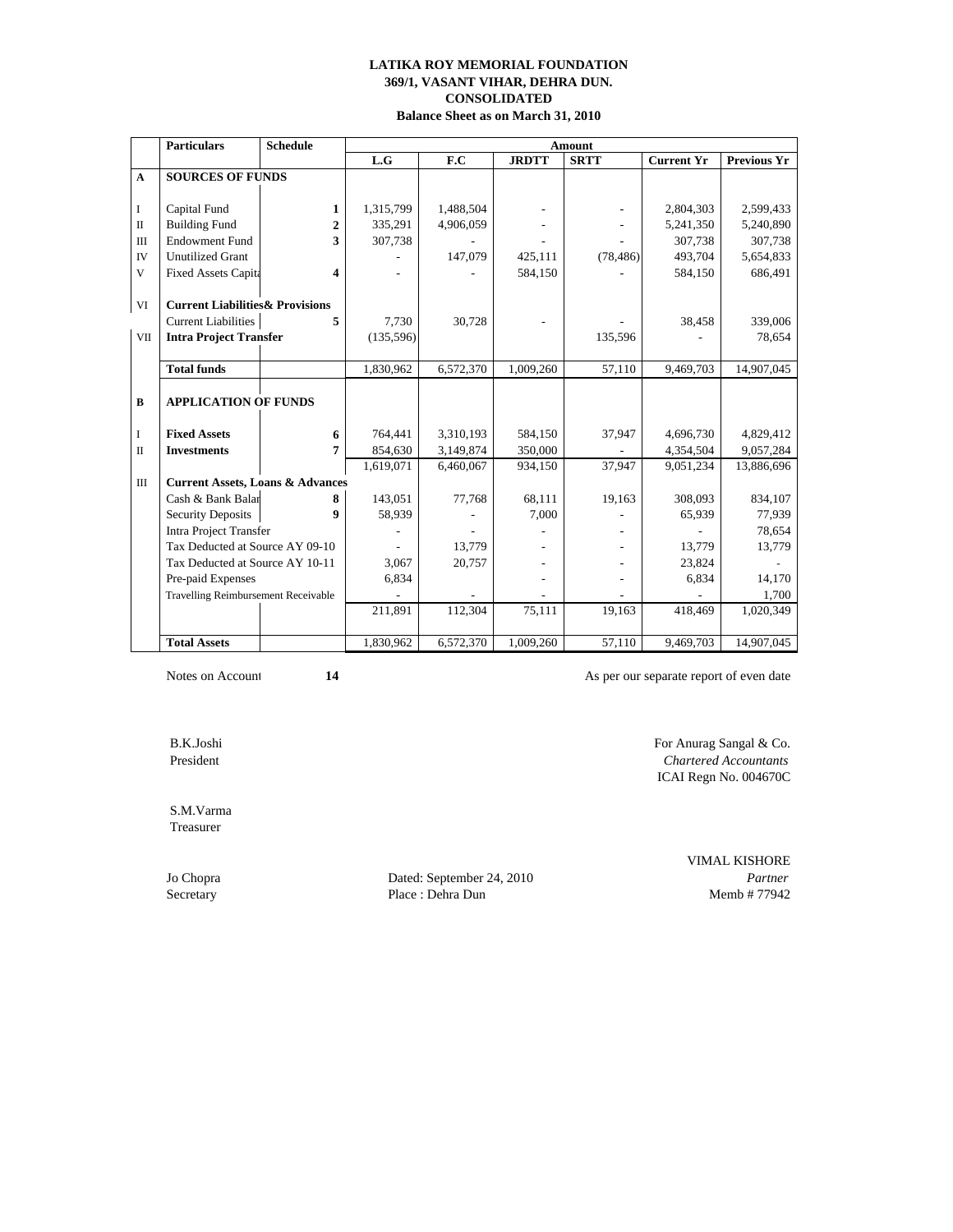**Income & Expenditure Account for the year ended March 31, 2010**

| <b>Particulars</b>                    | <b>Schedule</b> | Amount    |           |              |             |                   |                    |  |  |
|---------------------------------------|-----------------|-----------|-----------|--------------|-------------|-------------------|--------------------|--|--|
|                                       |                 | L.G       | F.C       | <b>JRDTT</b> | <b>SRTT</b> | <b>Current Yr</b> | <b>Previous Yr</b> |  |  |
| <b>INCOME</b>                         |                 |           |           |              |             |                   |                    |  |  |
| Grants & Donation                     | 10              | 1,388,949 | 924,241   | 3,400,000    | 3,000,000   | 8,713,190         | 11,537,731         |  |  |
| Other Income                          | 11              | 684,231   | 278,619   | 100,194      | 233,978     | 1,297,022         | 1,040,929          |  |  |
| <b>Sales</b>                          |                 |           |           |              |             |                   | 132,543            |  |  |
|                                       |                 |           |           |              |             |                   |                    |  |  |
|                                       |                 | 2,073,180 | 1,202,860 | 3,500,194    | 3,233,978   | 10,010,212        | 12,711,203         |  |  |
|                                       |                 |           |           |              |             |                   |                    |  |  |
| <b>EXPENDITURE</b>                    |                 |           |           |              |             |                   |                    |  |  |
| Project Running Ex                    | 12              | 1,833,809 | 609,004   | 7,405,401    | 3,703,260   | 13,551,474        | 9,668,300          |  |  |
| Administrative Exp                    | 13              | 356,456   | 67,274    |              |             | 423,730           | 421,501            |  |  |
| Cost of Goods Sold                    |                 |           |           |              |             |                   | 151,035            |  |  |
| Depreciation                          | 6               | 114,485   | 90,141    |              | 3,614       | 208,240           | 174,164            |  |  |
| Capital Expenditure                   |                 |           |           | 18,180       |             | 18,180            | 864,425            |  |  |
|                                       |                 | 2,304,750 | 766,419   | 7,423,581    | 3,706,874   | 14,201,624        | 11,279,425         |  |  |
|                                       |                 |           |           |              |             |                   |                    |  |  |
| Surplus/(Deficit) tfd to Capital Fund |                 | (231,570) | 436,441   |              |             | 204,871           | 194,266            |  |  |
| Unutilised Grants Carried Forward     |                 |           |           | (3,923,387)  | (472, 896)  | (4,396,283)       | 990,620            |  |  |
|                                       |                 |           |           |              |             |                   |                    |  |  |

Notes on Account **14 As per our separate report of even date**  $\overline{A}$ 

 B.K.Joshi For Anurag Sangal & Co. President *Chartered Accountants*

 S.M.Varma Treasurer

Jo Chopra Dated: September 24, 2010 Partner Secretary Place : Dehra Dun Memb # 77942

VIMAL KISHORE

ICAI Regn No. 004670C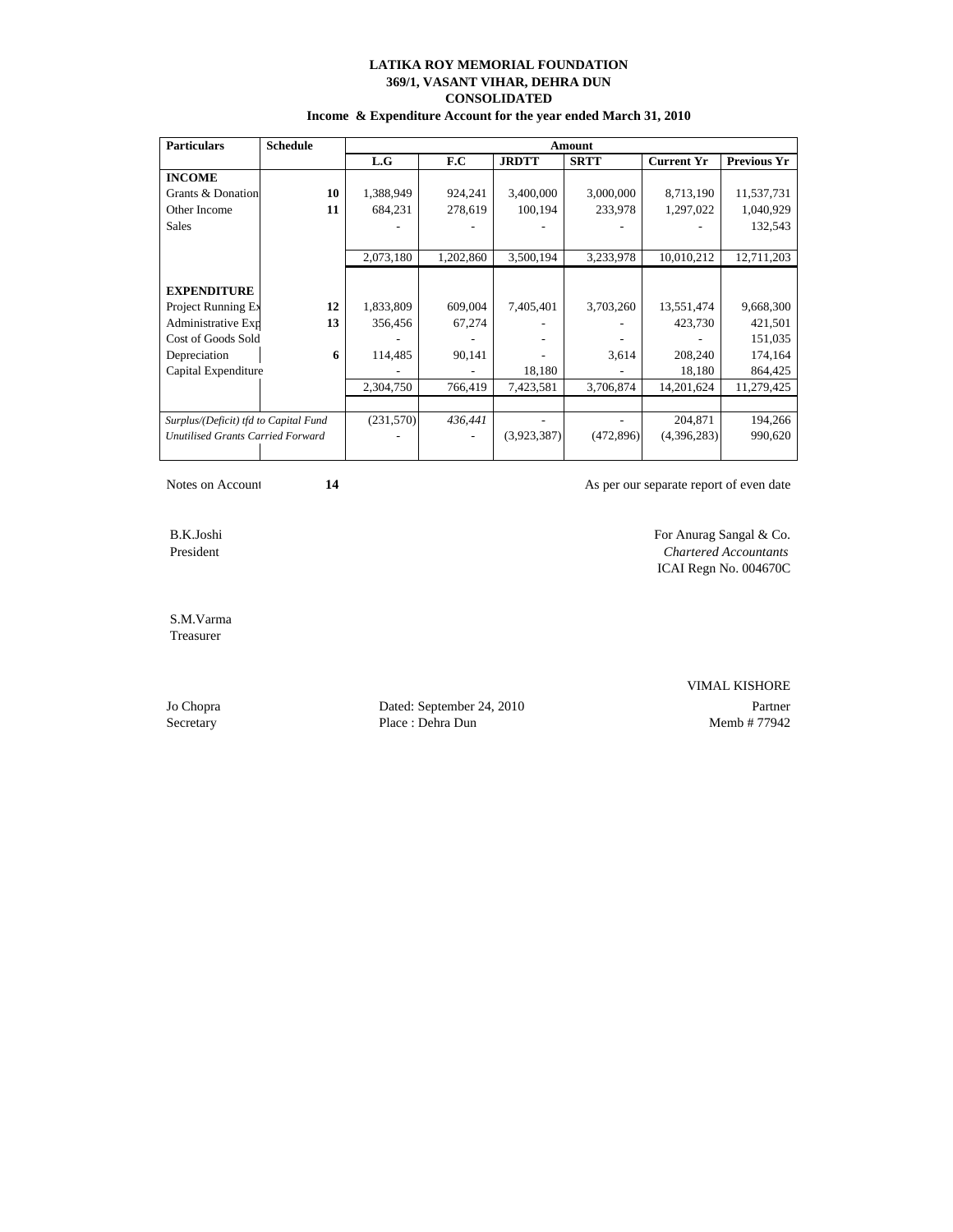## **Schedules to Consolidated Accounts for the year ended March 31, 2010**

|                         | <b>Particulars</b>                          | L.G                      | F.C       | <b>JRDTT</b>   | <b>SRTT</b>              |                   | <b>Amount</b>      |
|-------------------------|---------------------------------------------|--------------------------|-----------|----------------|--------------------------|-------------------|--------------------|
|                         |                                             |                          |           |                |                          | <b>Current Yr</b> | <b>Previous Yr</b> |
| 1                       | <b>Capital Fund</b>                         |                          |           |                |                          |                   |                    |
|                         | <b>Opening Balance</b>                      | 1,547,369                | 1,052,063 |                |                          | 2,599,432         | 2,158,274          |
|                         | Transfrd. From other Project/Funds          | $\overline{\phantom{a}}$ |           |                | $\overline{\phantom{a}}$ |                   | 161,565            |
|                         |                                             | 1,547,369                | 1,052,063 |                |                          | 2,599,432         | 2,319,839          |
|                         | Add: Surplus during the year                |                          |           |                |                          |                   | 501,680            |
|                         |                                             | 1,547,369                | 1,052,063 |                |                          | 2,599,432         | 2,821,519          |
|                         | Less: Transferred to other Project/Fu       |                          |           |                | L,                       |                   | 161,565            |
|                         | Add: Surplus/(Deficit) during the yea       | (231, 570)               | 436,441   |                | $\overline{a}$           | 204,871           | 60,521             |
|                         |                                             | 1,315,799                | 1,488,504 | $\overline{a}$ | $\overline{a}$           | 2,394,561         | 2,599,433          |
|                         |                                             |                          |           |                |                          |                   |                    |
| $\mathbf{2}$            | <b>Building Fund</b>                        |                          |           |                |                          |                   |                    |
|                         | <b>Opening Balance</b>                      | 334,831                  | 4,906,059 |                |                          | 5,240,890         | 5,230,890          |
|                         | Additions during the year                   | 460                      |           |                |                          | 460               | 10,000             |
|                         |                                             | 335,291                  | 4,906,059 |                | $\overline{a}$           | 5,241,350         | 5,240,890          |
| 3                       | <b>Endowment Fund</b>                       |                          |           |                |                          |                   |                    |
|                         | <b>Opening Balance</b>                      | 307,738                  |           |                |                          | 307,738           | 307,738            |
|                         | Additions during the year                   |                          |           |                |                          |                   |                    |
|                         |                                             | 307,738                  |           |                |                          | 307,738           | 307,738            |
|                         |                                             |                          |           |                |                          |                   |                    |
| $\overline{\mathbf{4}}$ | <b>Fixed Asssets Capital Fund</b>           |                          |           |                |                          |                   |                    |
|                         | <b>Opening Balance</b>                      |                          |           | 686,491        |                          | 686,491           |                    |
|                         | Add: Additions during the year              |                          |           | 18,180         |                          | 18,180            | 864,425            |
|                         | Less: Depreciation                          |                          |           | 120,521        |                          | 120,521           | 177,934            |
|                         |                                             |                          |           | 584,150        |                          | 584,150           | 686,491            |
| 5                       | <b>Current Liabilities &amp; Provisions</b> |                          |           |                |                          |                   |                    |
|                         | Audit Fees Payable                          |                          | 23,650    |                |                          | 23,650            | 22,060             |
|                         | Telephone Expenses Payable                  | 1,582                    | 7,078     |                |                          | 8,660             | 1,840              |
|                         | Electricity & Water Charges payable         | 6,148                    |           |                |                          | 6,148             | 1,727              |
|                         | Small Grant Program                         |                          |           |                |                          |                   | 313,379            |
|                         |                                             | 7.730                    | 30.728    |                | $\overline{a}$           | 38.458            | 339,006            |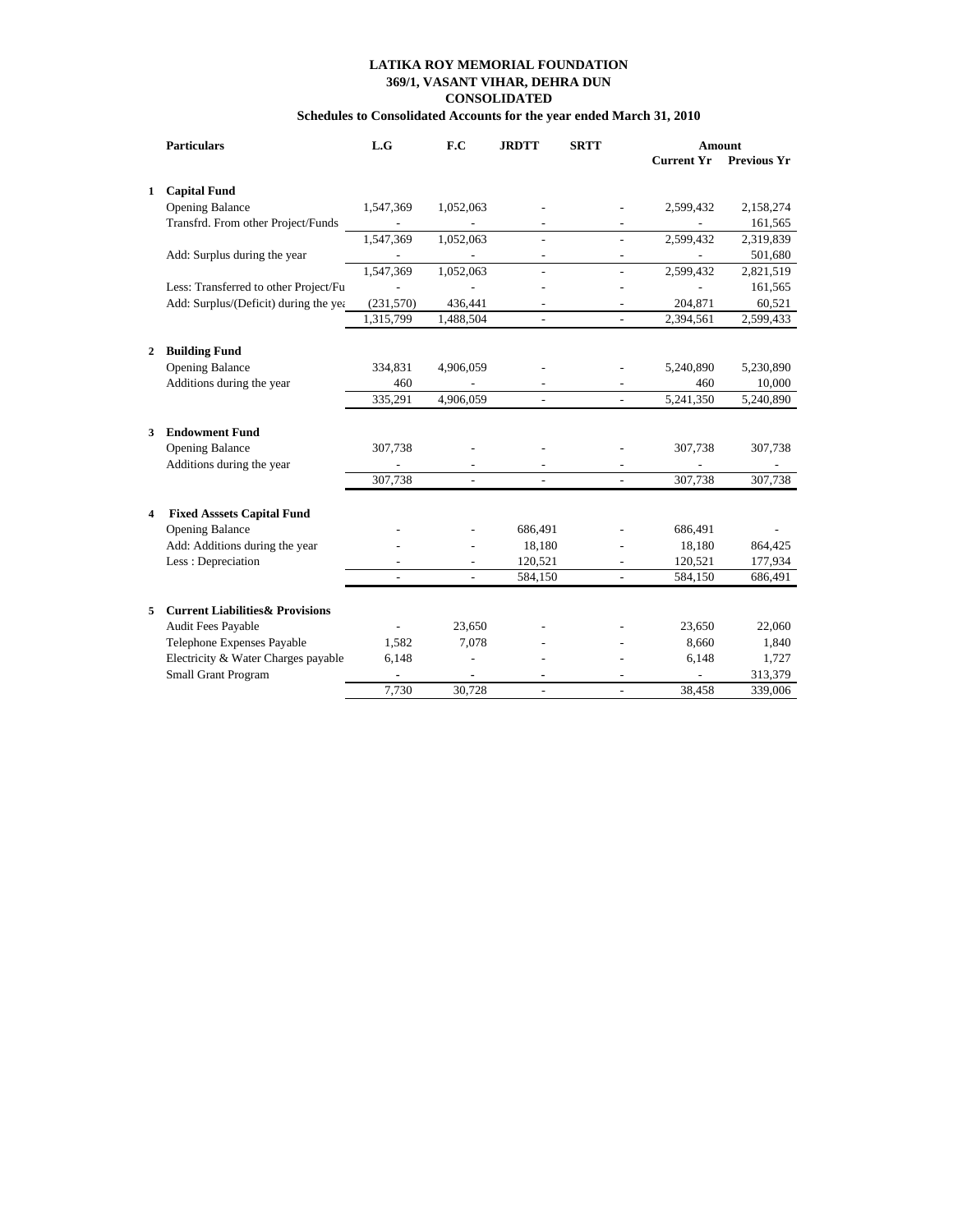## **369/1, VASANT VIHAR, DEHRA DUN CONSOLIDATED LATIKA ROY MEMORIAL FOUNDATION**

### **Schedules to Consolidated Accounts for the year ended March 31, 2010**

### **6 Fixed Assets**

| A) | <b>Local Grants</b>         |            |                          |                  |                          |            |                     |                          |             |
|----|-----------------------------|------------|--------------------------|------------------|--------------------------|------------|---------------------|--------------------------|-------------|
|    | <b>Particulars</b>          | WDV as     |                          | <b>Additions</b> | <b>Deletion</b>          | Value as   | <b>Depreciation</b> |                          | WDV as      |
|    |                             | on '1/4/09 | upto $30/9$              | after 30/9       |                          | on31/03/10 | Rate                | Amount                   | on 31/03/10 |
|    | Land                        | 223,500    | ٠                        | ۰.               | $\overline{\phantom{0}}$ | 223,500    |                     | $\overline{\phantom{a}}$ | 223,500     |
|    | Vehicles                    | 297,650    | ٠                        | ۰.               | $\overline{\phantom{0}}$ | 297,650    | 15%                 | 44.647                   | 253,002     |
|    | Office Equip                | 96,325     | 17,164                   | ۰                | $\overline{a}$           | 113.489    | 15%                 | 17,023                   | 96,465      |
|    | Kitchen Equip               | 602        | $\overline{\phantom{a}}$ | ۰.               | -                        | 602        | 15%                 | 90                       | 512         |
|    | Furniture                   | 64.739     | 11,400                   |                  | $\overline{\phantom{0}}$ | 76.139     | 10%                 | 7.614                    | 68,525      |
|    | Computers                   | 22,796     | $\overline{\phantom{a}}$ | 64,800           | $\overline{\phantom{a}}$ | 87,596     | 60%                 | 33,118                   | 54,478      |
|    | Physiotherapy Equ           | 55,018     | $\overline{\phantom{a}}$ | $\sim$           | -                        | 55.018     | 15%                 | 8,253                    | 46,765      |
|    | Invertor                    | 11.405     | $\overline{\phantom{a}}$ | ۰.               | -                        | 11.405     | 15%                 | 1,711                    | 9,694       |
|    | <b>Electrical Equipment</b> | 7,895      | ٠                        | ۰.               | $\overline{\phantom{a}}$ | 7.895      | 15%                 | 1.184                    | 6,711       |
|    | Music System                | 5,633      |                          |                  | -                        | 5,633      | 15%                 | 845                      | 4,788       |
|    | <b>TOTAL</b> (A)            | 785,562    | 28,564                   | 64,800           | ۰.                       | 878,926    |                     | 114.485                  | 764.441     |

#### **B) Foreign Contribution**

| <b>Particulars</b>          | WDV as     |             | <b>Additions</b> | <b>Deletion</b> | <b>Value as</b> | <b>Depreciation</b> |        | WDV as      |
|-----------------------------|------------|-------------|------------------|-----------------|-----------------|---------------------|--------|-------------|
|                             | on '1/4/09 | upto $30/9$ | after $30/9$     |                 | on31/03/10      | Rate                | Amount | on 31/03/10 |
| Land                        | 2,922,655  |             |                  |                 | 2,922,655       |                     |        | 2,922,655   |
| Office Equip                | 155,929    |             |                  | ۰               | 155,929         | 15                  | 23,389 | 132,539     |
| Kitchen Equip               | 69.540     | 1.400       |                  | ۰               | 70.940          | 15                  | 10.641 | 60.299      |
| Furniture                   | 39,259     | 5.400       |                  | ۰               | 44,659          | 10                  | 4.466  | 40,193      |
| Computers                   | 5,583      | 54,500      |                  | ۰               | 60.083          | 60                  | 36,050 | 24,033      |
| <b>Electrical Equipment</b> | 1.203      | ۰           |                  | ۰               | 1.203           | 15                  | 180    | 1.023       |
| Invertor                    | 15.998     |             |                  | ۰               | 15.998          | 15                  | 2.400  | 13,599      |
| Music System                | 2.558      |             |                  |                 | 2,558           | 15                  | 384    | 2.174       |
| <b>Boundary Wall</b>        | 126,311    |             |                  |                 | 126,311         | 10                  | 12,631 | 113,680     |
| Total (B)                   | 3,339,035  | 61,300      |                  |                 | 3,400,335       |                     | 90.141 | 3.310.194   |

### **D) JRDTT**

|    | <b>Particulars</b> | WDV as                   |             | <b>Additions</b>         | <b>Deletion</b>          | Value as   | <b>Depreciation</b> |               | WDV as      |
|----|--------------------|--------------------------|-------------|--------------------------|--------------------------|------------|---------------------|---------------|-------------|
|    |                    | on '1/4/09               | upto 30/9   | after 30/9               |                          | on31/03/10 | Rate                | <b>Amount</b> | on 31/03/10 |
|    | Vehicles           | 397,056                  | н.          | $\overline{a}$           |                          | 397,056    | 15%                 | 59,558        | 337,498     |
|    | Office Equip       | 120.353                  | 2,880       | 15,300                   | $\overline{\phantom{a}}$ | 138.533    | 15%                 | 19.632        | 118,901     |
|    | Furniture          | 120,237                  |             | $\overline{a}$           | $\overline{\phantom{a}}$ | 120.237    | 10%                 | 12,024        | 108,214     |
|    | Computers          | 48.844                   |             | $\overline{\phantom{a}}$ | -                        | 48,844     | 60%                 | 29,307        | 19,538      |
|    |                    | 686.491                  | 2,880       | 15,300                   |                          | 704,671    |                     | 120,521       | 584,150     |
| E) | <b>SRTT</b>        |                          |             |                          |                          |            |                     |               |             |
|    |                    |                          |             |                          |                          |            |                     |               |             |
|    | Particulars        | WDV as                   |             | <b>Additions</b>         | <b>Deletion</b>          | Value as   | <b>Depreciation</b> |               | WDV as      |
|    |                    | on '1/4/09               | upto $30/9$ | after 30/9               |                          | on31/03/10 | Rate                | Amount        | on 31/03/10 |
|    | Furniture          | 18,324                   | 2,677       | 3.700                    |                          | 24.701     | 10%                 | 2,285         | 22,416      |
|    | Physiotherapy Equ  | $\overline{\phantom{a}}$ | 860         | 16,000                   |                          | 16.860     | 15%                 | 1,329         | 15,531      |
|    |                    | 18,324                   | 3,537       | 19,700                   |                          | 41,561     |                     | 3,614         | 37,947      |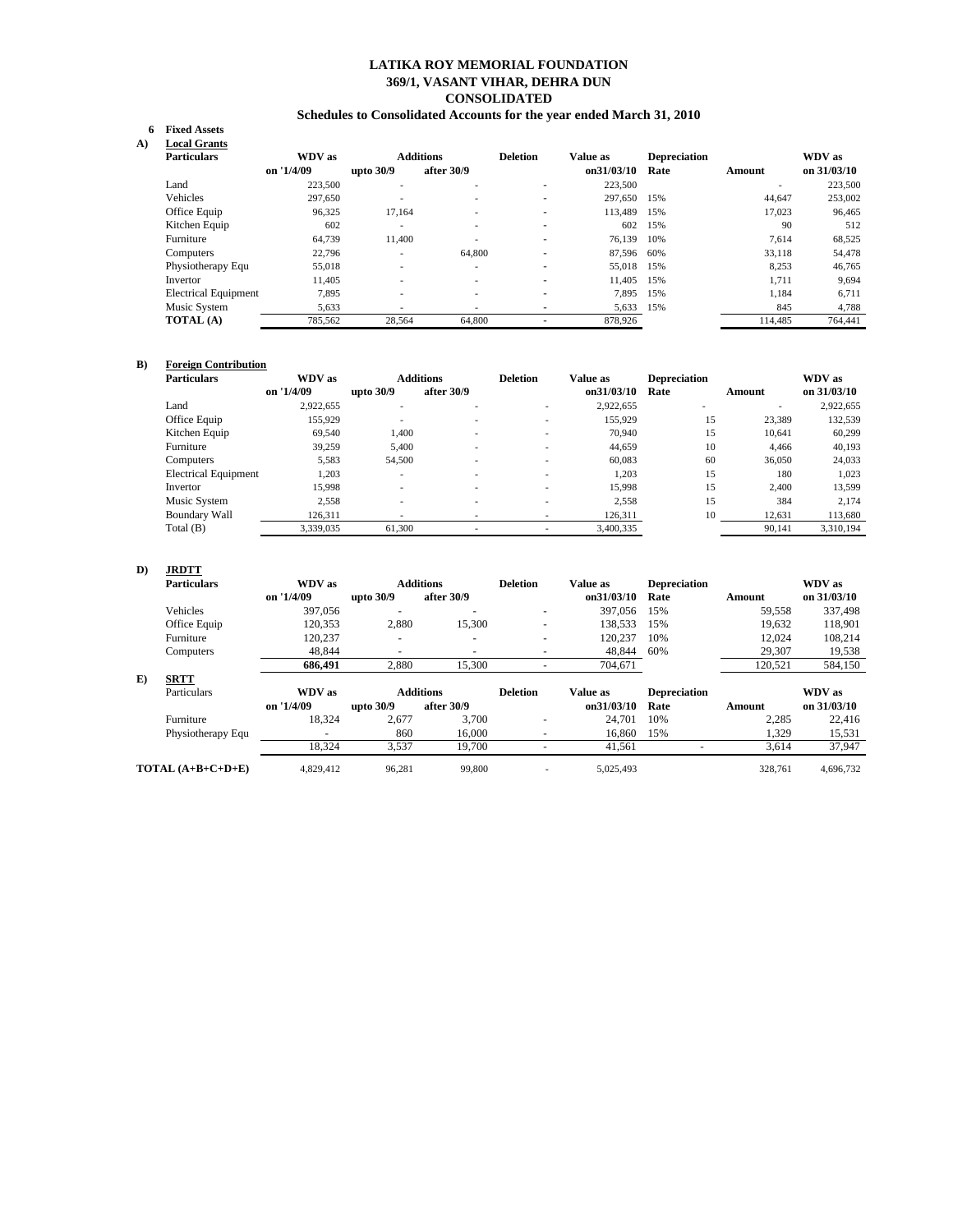## **Schedules to Consolidated Accounts for the year ended March 31, 2010**

|    | <b>Particulars</b>                     |                |                |                |                          | <b>Amount</b>     |                          |
|----|----------------------------------------|----------------|----------------|----------------|--------------------------|-------------------|--------------------------|
| 7  | <b>Investments</b>                     | L.G            | F.C            | <b>JRDTT</b>   | <b>SRTT</b>              | <b>Current Yr</b> | <b>Previous Yr</b>       |
|    | Mutual Fund                            |                |                |                |                          |                   | 700,000                  |
|    | Fixed Deposits With Bank               | 854,630        | 3,149,874      | 350,000        |                          | 4,354,504         | 8,357,284                |
|    |                                        | 854,630        | 3,149,874      | 350,000        | $\overline{a}$           | 4,354,504         | 9,057,284                |
|    |                                        |                |                |                |                          |                   |                          |
| 8  | <b>Cash &amp; Bank Balances</b>        |                |                |                |                          |                   |                          |
|    | Indian Overseas Bank C/A #1034-KV      | 65,301         |                |                |                          | 65,301            | 40,701                   |
|    | Indian Overseas Bank S/B # 5133-LG     | 77,750         |                |                |                          | 77,750            | 90,740                   |
|    | State Bank of India A/c # 8906-F.C     |                | 77,768         |                |                          | 77,768            | 269,964                  |
|    | Indian Overseas Bank A/c #1065 - KV    |                |                |                |                          |                   |                          |
|    | Indian Overseas Bank C/d #44           |                |                |                |                          | L,                |                          |
|    | Indian Overseas Bank#9086              |                |                |                | 19.163                   | 19,163            | 158,087                  |
|    | Indian Overseas Bank A/c # 10153 JRD'. | $\overline{a}$ |                | 68,111         | $\overline{\phantom{0}}$ | 68,111            | 274,616                  |
|    |                                        | 143.051        | 77.768         | 68.111         | 19.163                   | 308,093           | 834,108                  |
|    |                                        |                |                |                |                          |                   |                          |
| 9  | <b>Security Deposits</b>               |                |                |                |                          |                   |                          |
|    | <b>Security Deposits-Rent</b>          | 38,000         |                |                |                          | 38,000            | 50,000                   |
|    | Security Deposits-Gas cylinder         |                |                | 6,000          |                          | 6,000             | 6,000                    |
|    | Security Deposits-Telephone            | 2,000          |                | 1,000          |                          | 3,000             | 3,000                    |
|    | Security Deposits-SaleTax              | 18,939         |                |                | $\qquad \qquad -$        | 18,939            | 18,939                   |
|    |                                        | 58,939         |                | 7,000          |                          | 65,939            | 77,939                   |
|    |                                        |                |                |                |                          |                   |                          |
| 10 | <b>Grants &amp; Donation</b>           |                |                |                |                          |                   |                          |
|    | <b>Grants</b>                          |                | 702,941        | 3,400,000      | 3,000,000                | 7,102,941         | 9,160,000                |
|    | Donation                               | 1,329,605      | 221,300        |                |                          | 1,550,905         | 2,316,031                |
|    | <b>Training Fees</b>                   | 59,344         | $\overline{a}$ |                |                          | 59,344            | 61,700                   |
|    |                                        | 1,388,949      | 924.241        | 3.400.000      | 3,000,000                | 8,713,190         | 11,537,731               |
|    |                                        |                |                |                |                          |                   |                          |
| 11 | <b>Other Incomes</b>                   |                |                |                |                          |                   |                          |
|    | Fees-Contribution                      | 599,786        |                |                | 226,305                  | 826,091           | 615,171                  |
|    | Interest on FDR                        | 48,496         | 209,790        | 93.763         | 1.777                    | 353,826           | 277,998                  |
|    | Income from Mutual Funds               | $\overline{a}$ | 55,476         | $\overline{a}$ | $\overline{a}$           | 55,476            | $\overline{\phantom{a}}$ |
|    | <b>Interest From Bank</b>              | 4,146          | 13,353         | 6,431          | 5.896                    | 29,826            | 70,848                   |
|    | Miscellaneous Receipts                 | 29,203         |                |                | $\overline{a}$           | 29,203            | 76,867                   |
|    | Sale of Scrap                          | 2,600          | L,             |                | $\overline{a}$           | 2,600             | $\overline{\phantom{a}}$ |
|    | Interest on Income Tax Refund          |                |                |                |                          |                   | 45                       |
|    |                                        | 684,231        | 278,619        | 100,194        | 233,978                  | 1,297,022         | 1,040,929                |